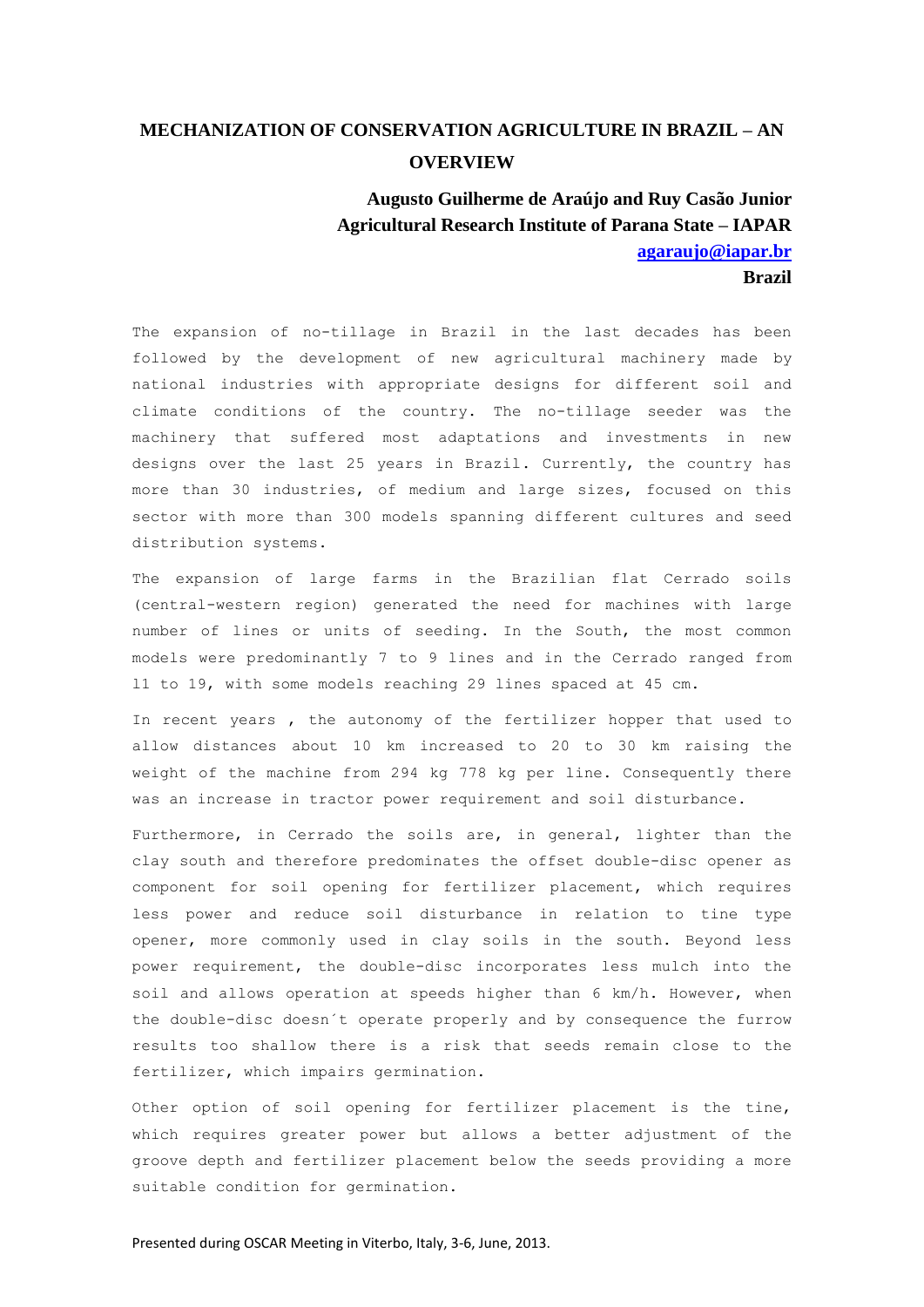IAPAR recommends narrow tine openers with tip width not exceeding 22 mm, rake angle of 20° and parabolic shape, which require less power traction, results in less soil disturbance, incorporate less mulch and in some cases, presents a component of vertical force downwards, which helps for soil penetration and reduces the seeder weight.

The weight of commercial no-till seeders in Brazil ranges from 294 kg to 778 kg per unit of seeding (line), without charge, for models with 7 to 24 rows spaced at 45 cm.

The seed metering system for precision seeders is still predominantly mechanical with horizontal plate but the use of pneumatic systems is increasing mainly because it promotes more uniform distribution of seeds at speeds greater than 8km/h. The obstacles for expansion of the pneumatic system are it´s high price (about 20% more expensive than mechanical models) and it´s limitation for cutting mulch, furrowing and proper covering the seeds at speeds exceeding 6 km/h.

For medium farms in the South region, the precision seeders follow the same trend of the machines used in Cerrado, namely an upward trend in the number of seeding lines (under certain limitations due to the small size of the crop land) and in the size of fertilizer hoppers.

For the fertilizer metering system, the most commonly device is the auger-feed that has been improved for better uniformity, ease maintenance and durability.

Another innovation incorporated into the direct seeders in the last years was the quick gear change for both metering systems which ensured greater efficiency and quality in this setting.

A very important aspect that has gained attention of manufacturers is the ease of maintenance of the machine. In many models still predominates ball bearings with grease fittings but the use of shielded bearings, which don´t require maintenance, is increasing. It is common to find up to 13 lubrication fittings points on a single seeding line although there are also machines with only one lubrication point per unit seeder. There are machines with 10 lines and more than 200 points of lubrication and for this reason the search for easy maintenance and adjustment of the seeder has been a concern of industries.

The smooth cutting disc is the most common type of mulch cutting component used in no-till seeders in Brazil. In the past, it allowed only changing the pressure of the springs but currently it also can be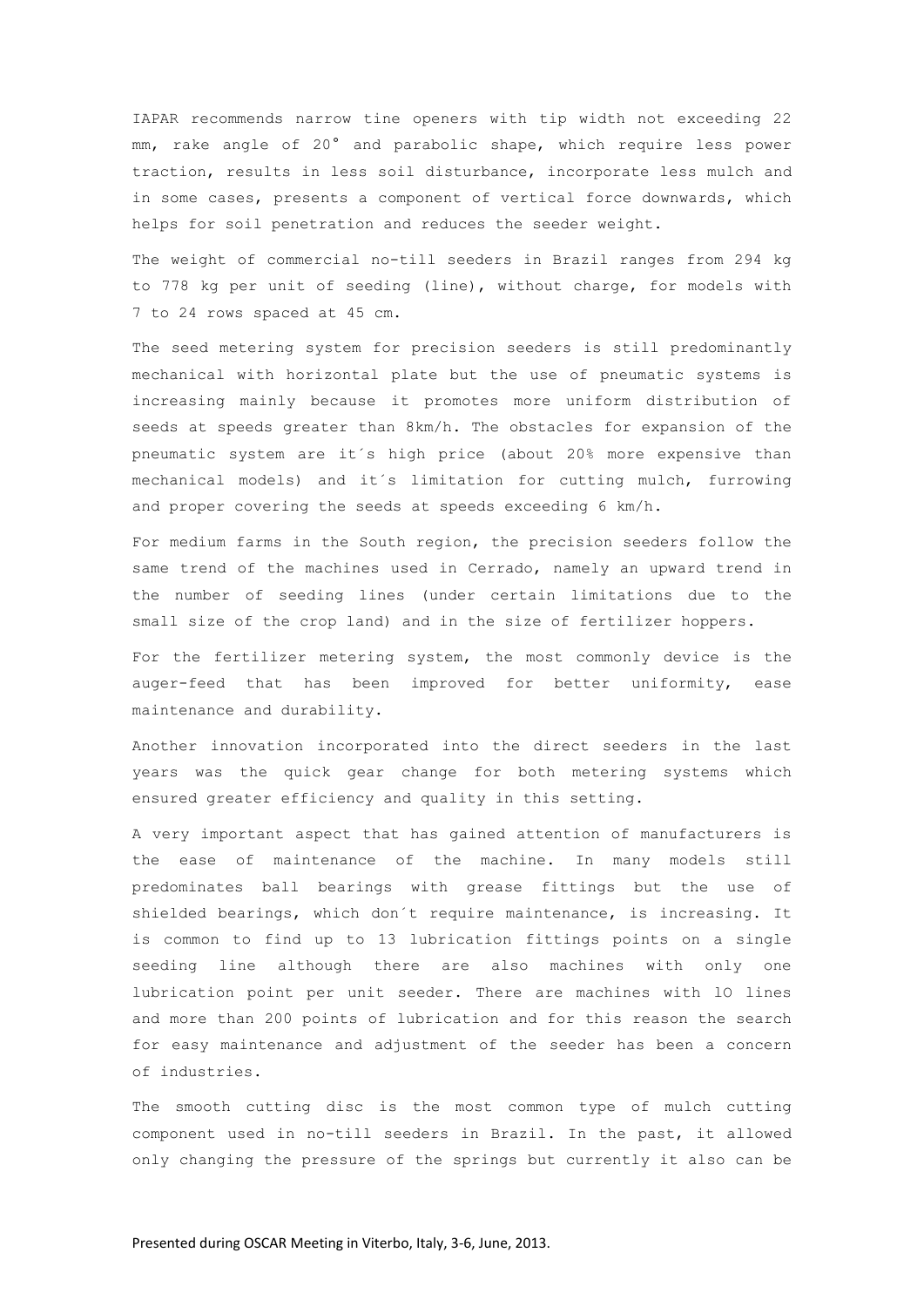positioned at different heights. The same had occurred with tine, double-disc for deposition of seeds and press wheels.

However, furrow covering with soil and mulch is an important function of no-till seeders which is not receiving enough attention from the designers. These components are important not only to close the groove with soil but also to return the mulch displaced by other components of the seeder once it is recommended to keep mulch on the furrow surface.

In Brazil, the greatest problem during a precision seeder adjustment is to change the line spacing because it´s a very laborious task. The design of new components to become this operation easier would make possible the seeding of cover crops between corn or sorghum and other practices of integrating farming with livestock.

Another frequent problem related with precision seeders is the occurrence of clogging which is the residue accumulation between soil components of two neighboring lines of the seeder. To minimize the problem, many industries have made the seeder structure higher, offset soil components and increased the distance between components. But the problem has returned along with the tendency of increasing seeder weight leading to wait for mulch drying or even requiring a chemical or mechanical management prior seeding.

In terracing areas, it is common for no-till seeders to operate diagonally to the slope to cross these structures during the operation or to seed over the wide base terraces. In the latter case, many seeders do not have the required articulation to keep all components in contact with the soil and ensure a good seeding operation. In recent years, new equipment has been appeared on the market to solve this problem.

Management of cover crops and crop residues

In many high temperatures sites of Brazil, the decomposition of organic matter takes place very quickly by reducing the beneficial effects of maintaining the mulch over the soil surface. For this reason, if the cover is crushed by a crusher or shredder, for example, there will be a greater contact surface available for action of microorganisms and therefore the residue decomposition becomes faster.

Presented during OSCAR Meeting in Viterbo, Italy, 3-6, June, 2013.